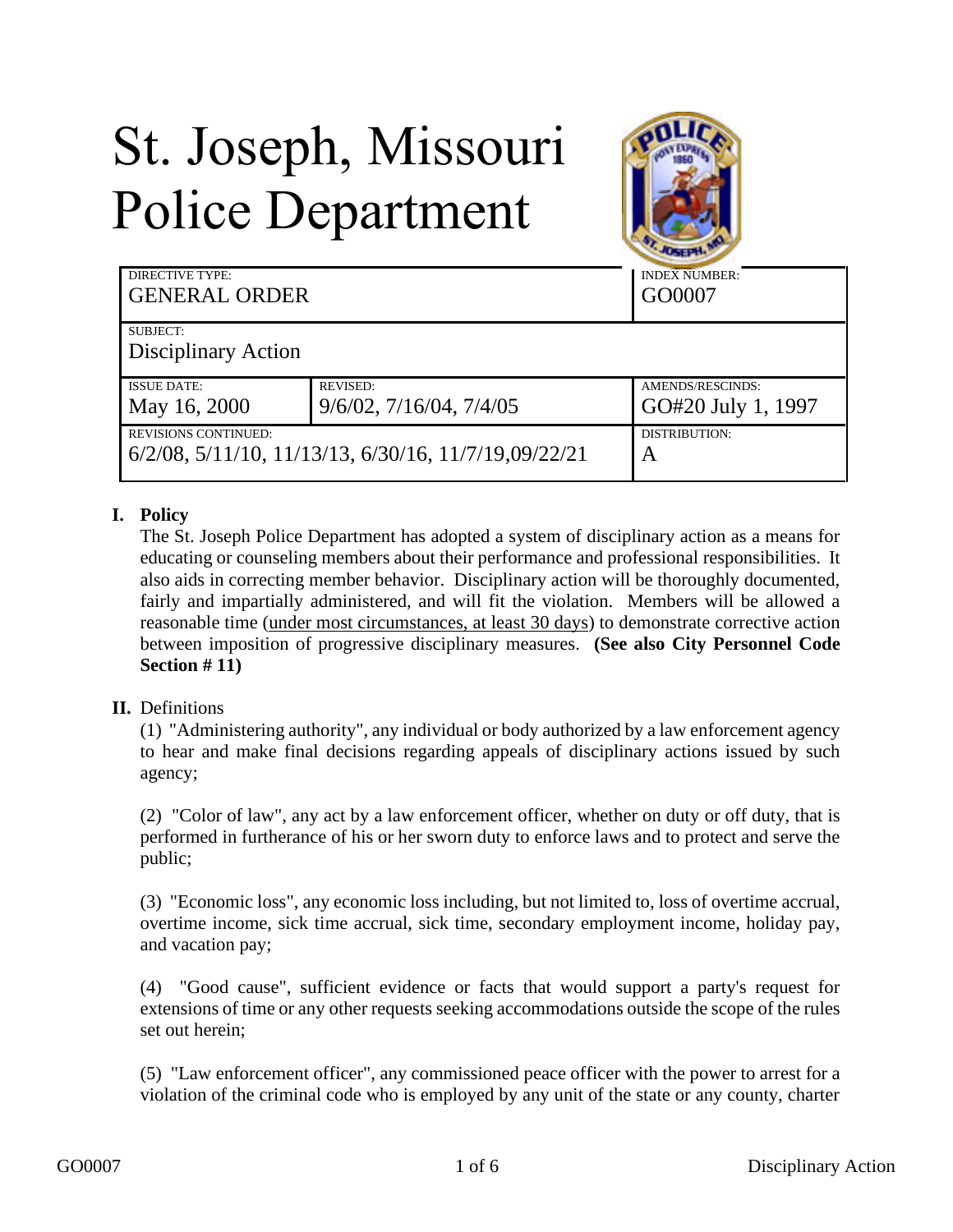county, city, charter city, municipality, district, college, university, or any other political subdivision or is employed by the board of police commissioners as defined in chapter 84. Law enforcement officer shall not include any officer who is the highest ranking officer in the law enforcement agency.

### **III.Prodecure**

### **A. The Following Violations are Cause for Disciplinary Action:**

- **1.** Violations of Law;
- **2.** Violations of Supervisory Orders (verbal or written); and
- **3.** Violations of Department Written Directives.

## **B. Responsibility for Initiating Disciplinary Action:**

- **1.** Any supervisor who becomes aware of a violation is responsible for taking appropriate disciplinary action.
- **2.** All supervisors have the authority to discipline either verbally or in writing. Supervisors have the authority to immediately remove from duty with pay, any subordinate who commits a violation serious enough to justify immediate suspension. A subordinate who is physically or emotionally unable to discharge his/her duties may also be removed immediately from duty with pay. Supervisors who must perform this action will immediately ensure that their superior officers are notified, especially the Chief of Police. The Chief of Police shall exercise his/her discretion with regard to how long the suspension with pay will be imposed, pending further investigation and/or disciplinary action.
- **3.** Only the Chief of Police will have the authority to suspend without pay, demote, involuntarily transfer, or terminate employment of a member.
- **4.** The Chief of Police shall make all final departmental determinations regarding disciplinary action. The Chief of Police may increase, decrease, or set aside recommended disciplinary action. This will be based on a review of the circumstances surrounding the incident, records and reports, and the recommendation of the supervisors involved.
- **5.** The Chief of Police may not increase the level of disciplinary action after an original action has already been imposed.

### **C. Disciplinary Investigations:**

**1.** In-depth investigations are not normally necessary when the violation is clear, minor in nature, and undisputed. Supervisors should not delay the initiation of disciplinary action in such circumstances by unnecessary investigation.

**2.** Whenever a supervisor believes that an in-depth investigation is necessary to determine if a serious violation has occurred, he/she shall confer with his/her Commanding Officer and/or Division Commander to determine the scope of any such investigation. If it is believed that an Internal Affairs Investigation is warranted, the Division Commander will notify the Chief of Police**.**

**3.** An investigation by the Internal Affairs Officer may be initiated at the direction of the Chief of Police, following the guidelines set forth in the Department's General Order governing "Internal Affairs Investigations".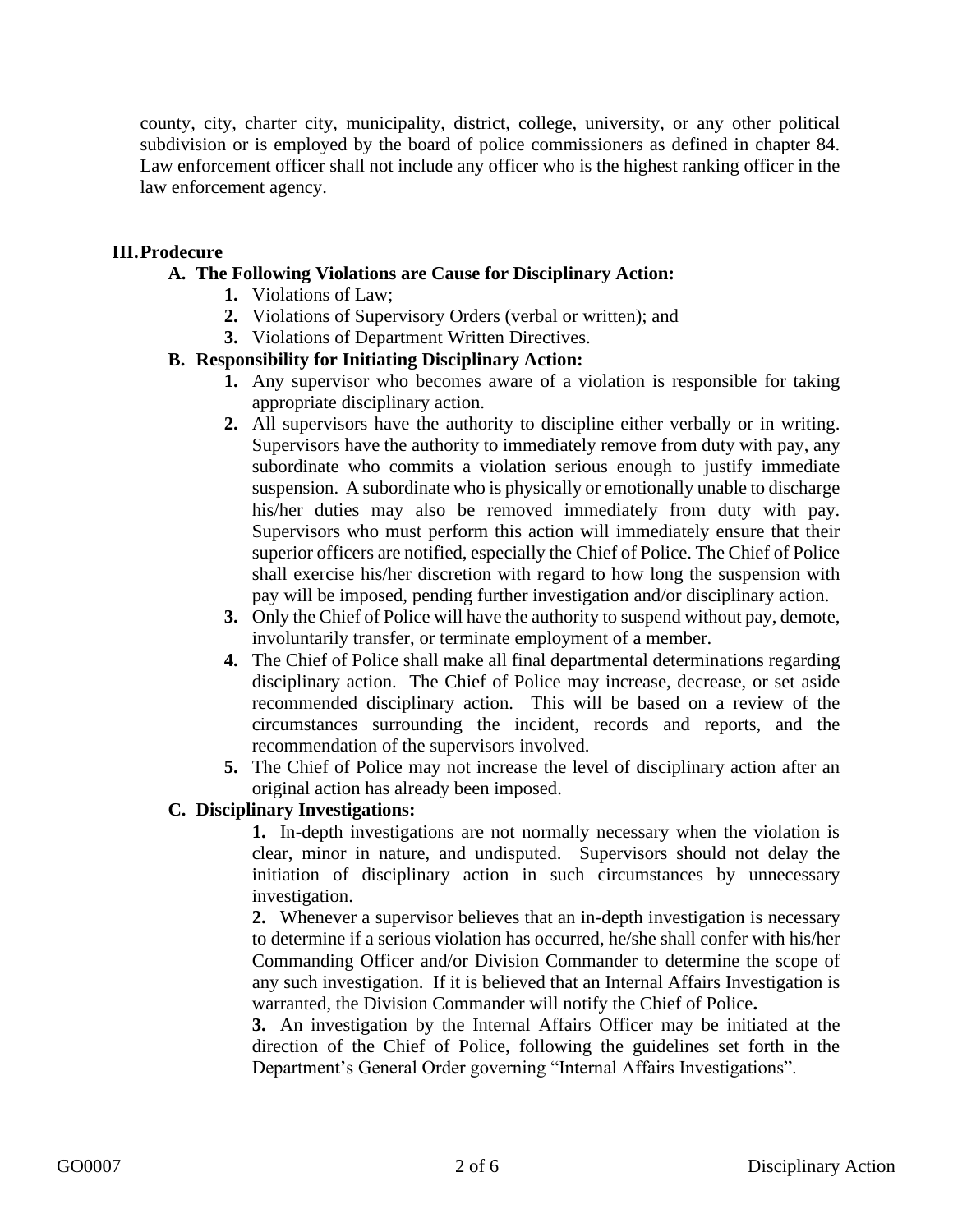**4.** If at any time alleged misconduct involves an employee-to-employee complaint of sexual harassment or discrimination, investigative responsibility shall be transferred to the Human Resources Department.

**5.** Whenever a law enforcement officer is under administrative investigation or is subjected to administrative questioning that the officer reasonably believes could lead to disciplinary action, demotion, dismissal, transfer, or placement on a status that could lead to economic loss, the investigation or questioning shall be conducted under the following conditions:

**1.** The law enforcement officer who is the subject of the investigation shall be informed, in writing, of the existence and nature of the alleged violation and the individuals who will be conducting the investigation. Notice shall be provided to the officer along with a copy of the complaint at least twenty-four hours prior to any interrogation or interview of the officer;

**2.** Any person, including members of the same agency or department as the officer under investigation, filing a complaint against a law enforcement officer shall have the complaint supported by a written statement outlining the complaint that includes the personal identifying information of the person filing the complaint. All personal identifying information shall be held confidential by the investigating agency;

**3.** When a law enforcement officer is questioned or interviewed regarding matters pertaining to his or her law enforcement duties or actions taken within the scope of his or her employment, such questioning shall be conducted for a reasonable length of time and only while the officer is on duty unless reasonable circumstances exist that necessitate questioning the officer while he or she is off duty;

**4.** Any interviews or questioning shall be conducted at a secure location at the agency that is conducting the investigation or at the place where the officer reports to work, unless the officer consents to another location;

**5.** Law enforcement officers shall be questioned by up to two investigators and shall be informed of the name, rank, and command of the investigator or investigators conducting the investigation; except that, separate investigators shall be assigned to investigate alleged department policy violations and alleged criminal violations;

**6.** Interview sessions shall be for a reasonable period of time. There shall be times provided for the officer to allow for such personal necessities and rest periods as are reasonably necessary;

**7.** Prior to an interview session, the investigator or investigators conducting the investigation shall advise the law enforcement officer of the rule set out in Garrity v. New Jersey, 385 U.S. 493 (1967), specifically that the law enforcement officer is being ordered to answer questions under threat of disciplinary action and that the officer's answers to the questions will not be used against the officer in criminal proceedings;

#### **D. Levels of Disciplinary Action- In order of Severity:**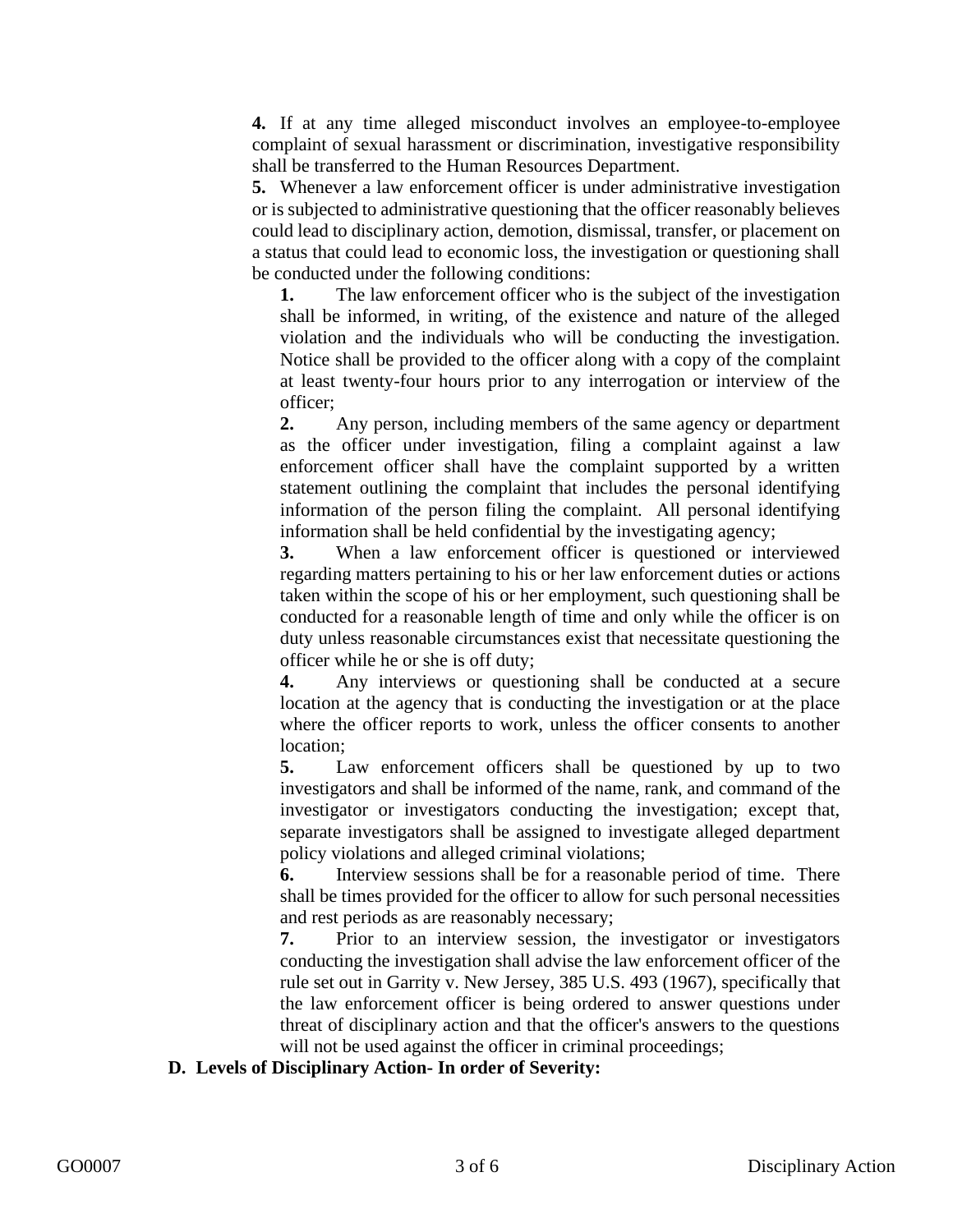- **1. Training and Counseling**: Notification, education, and advice to the member in situations where the violation was very minor. Training and Counseling is appropriate when the conduct was unintentional, the result of a lack of knowledge, or involved slight negligence.
- **2. Verbal warning**: An official verbal notice to the member when the violation was minor in nature, but was intentional or involved a greater degree of negligence.
- **3. Written warning**: An official written notice to the member when the violation was serious and intentional, or involved substantial negligence. Section 11.5 of the City Personnel Code requires prior coordination/concurrence from the Director of Human Resources and the City Attorney before issuing a written warning.
- **4. Suspension:** The enforced loss of duty hours when the violation was severe and intentional, or involved gross negligence. Section 11.5 of the City Personnel Code requires prior coordination/concurrence from the Human Resources Director and the City Attorney before administering a suspension without pay.
	- **a.** In lieu of actually suspending your employment, you may elect to take a deduction of vacation hours equivalent to the duration of the suspension, provided you have sufficient accrued vacation time available. Notwithstanding your possible election to accept a deduction in vacation hours, this disciplinary action will be reflected in your employment records as a suspension without pay. You may elect to take the deduction in vacation hours in lieu of actual suspension by notifying the Chief of Police or his/her designate of your election prior to the dates of your scheduled suspension.
- **5. Demotion:** A for cause reduction in rank and pay due to employee misconduct or violation of policy
- **6. Termination:** Termination of employment when the violation was so grave that continued employment would affect the operational effectiveness of the Department. Section 11.5 of the City Personnel Code requires prior coordination/concurrence from the Human Resources Director and the City Attorney before terminating a Dept. member.

### **E. Determining the Level of Disciplinary Action:**

- **1.** The following factors will be considered in determining the appropriate level of disciplinary action for any given violation:
	- **a.** Severity of the violation itself;
	- **b.** The member's general past performance and work history; and
	- **c.** Action taken in similar circumstances for the same violation.
- **2.** The Department will employ progressive discipline, but reserves the option of selecting a more serious level of discipline, determined by the seriousness of the infraction. Repeated similar violations will result in an increasing level of disciplinary action, even when the individual violation would not ordinarily warrant the higher level of discipline**.**
- **3.** The following extenuating and aggravating circumstances will be considered in a disciplinary action: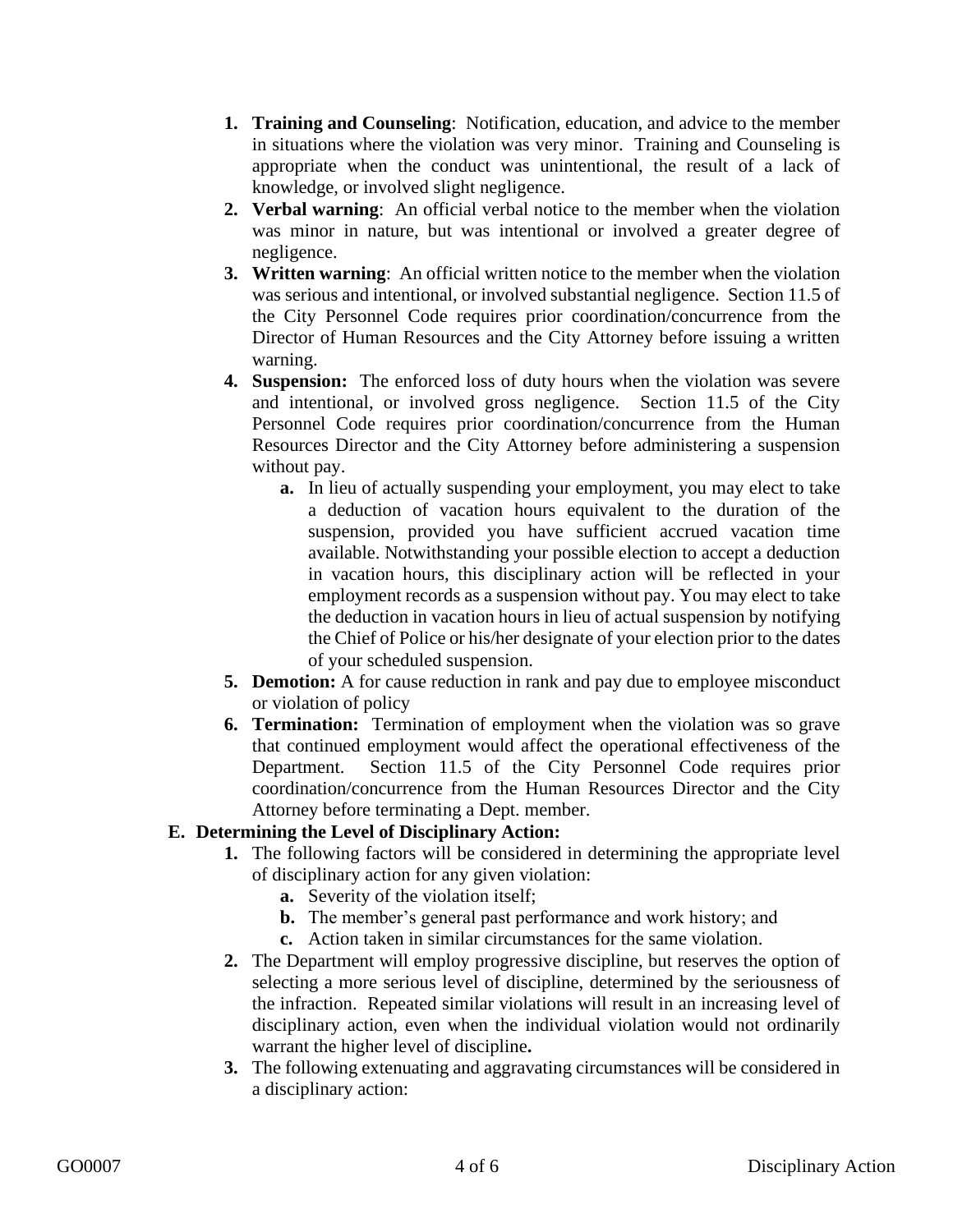- **a.** Whether or not the violation was intentional or inadvertent;
- **b.** The actual or reasonably foreseeable consequences of the violation; and
- **c.** The prevailing conditions and circumstances at the time of the violation.

### **F. Documentation and Reports:**

- **1.** All disciplinary action will be thoroughly documented by supervisors. Any documentation involving Training and Counseling of a non-disciplinary nature is discretionary. (Exception will be FTO information on trainees). Any documentation whether disciplinary or discretionary in nature will be done using IAPro/BlueTeam.
- **2.** Supervisors will confer with their superior officers before issuing a Written Warning to a subordinate. Notice of the Written Warning will be sent to a Division Commander, and the Chief of Police via IAPro/BlueTeam. A copy of the Written Warning will be presented to the subordinate involved, after review and concurrence by the Chief of Police, Human Resources Director, and the City Attorney.
- **3.** Maintenance of Disciplinary Records will be as follows:
	- **a.** Training, Counseling, and Verbal Warning documentation will remain in a member's IAPro/BlueTeam file indefinitely but shall only be referenced for one year for evaluation purposes.
	- **b.** Any discipline above the level of Verbal Warning will remain in an active member's IAPro/BlueTeam file indefinitely. A copy of all discipline above a Verbal Warning will be maintained in the member's IAPro/BlueTeam file.
	- **c.** The Department shall follow all applicable City Personnel Codes and legal provisions relating to the maintenance and purging of disciplinary reports and records.
	- **d.** Purged reports will be destroyed in accordance with Revised Missouri Statute 109.200 and 109.310.
	- **e.** A copy of any disciplinary action involving a Written Warning, suspension, termination, demotion, or involuntary transfer will be sent to the Director of Human Resources for filing in the member's official City personnel files.
- **4.** Investigative files relating to employee discipline are closed records, and a Police Dept. is permitted to close its meetings with respect to employee discipline. However, a Grand Jury may have access to these files (See Chapter 610, RSMO).
- **5.** If a suspension without pay or demotion affects a member's future retirement date and/or fringe benefits, the Director of Human Resources may issue the member any new changes in the status of his/her benefits upon request (such as an extension in the date of retirement).

### **G. Administrative Hearings:**

**1.** When suspension or termination is contemplated as a possible outcome of disciplinary action, the Chief of Police will schedule an Administrative Hearing. The purpose of this hearing is for the member to have an opportunity to be advised of the facts and circumstances surrounding the proposed action,